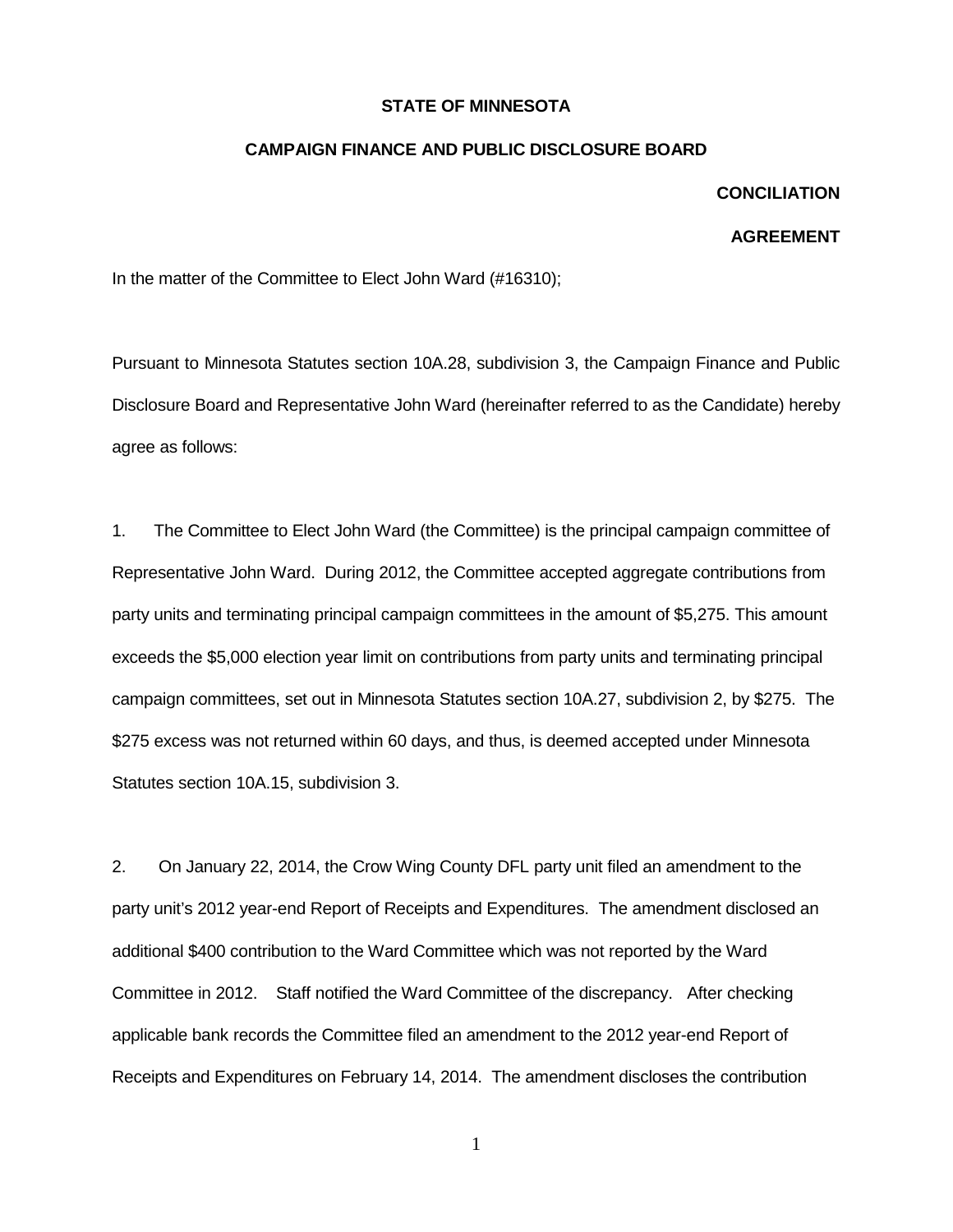from the Crow Wing County DFL, which in combination with other political party contributions, created the violation detailed in paragraph 1. In an e-mail dated March 3, 2014, Louis Anderson, campaign manager, and Sherri DeLaHunt, treasurer, provided an account of their efforts to reconcile the contributions received from the party unit.

3. Board records show that this is the first calendar year in which the Committee reported acceptance of contributions in excess of the applicable party unit and terminating principal campaign committee contribution limit. The Committee registered with the Board on March 15, 2012.

4. The parties agree that the Committee accepted excessive contributions from political party units and terminating principal campaign committees resulting in an inadvertent violation of Minnesota Statutes section 10A.27, subdivision 2, in calendar year 2012.

5. The Candidate hereby agrees to return \$275 to party units that contributed to the Committee in calendar year 2012. A copy of the check(s) used to return the excess amount must be provided to the Board within 30 days after the date this conciliation agreement is signed by both parties.

6. The Board imposes a civil penalty of \$275, one times the amount by which the contributions exceeded the applicable limit.

7. The Committee hereby agrees to forward to the Board \$275 by check or money order payable to the State of Minnesota within 30 days after the date this agreement is signed by both

2